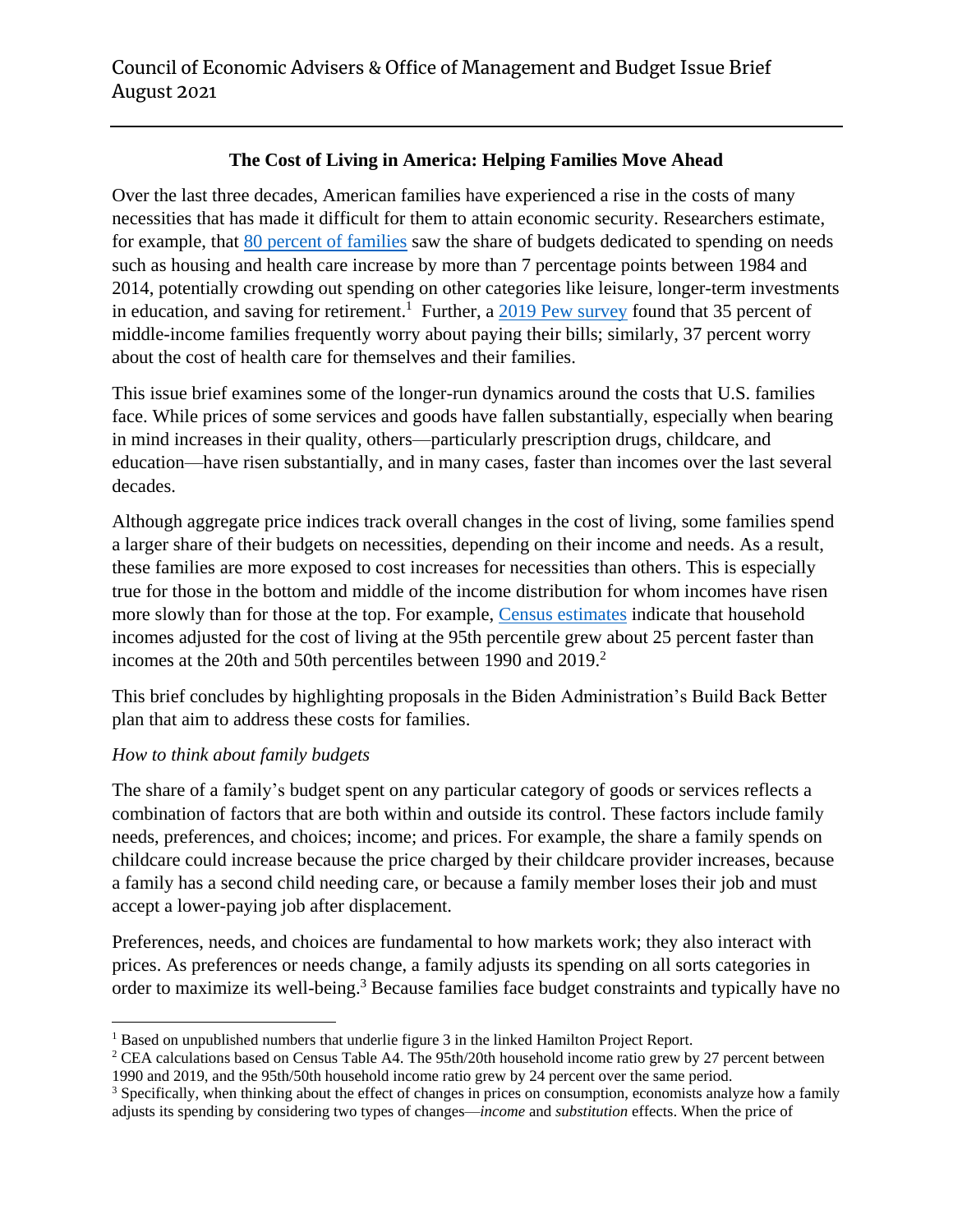control over prices, important questions to consider as we think about costs are whether people are able to afford options that meet their needs, and what kind of trade-offs they may make in order to do so.

In addition, our thinking about what constitutes a need can change over time. For example, indoor plumbing was not always considered a necessity in a city apartment, whereas today it is the norm.<sup>4</sup> More recently, high-speed Internet access became a necessity for school-age children when COVID-19 forced schools to shift to remote instruction. One can also argue that cellular phones have become a necessity for participating in modern society.

Different categories of expenditures will be more relevant for different types of families. Those with young children will likely spend more on housing and childcare than those without, and elderly families will likely spend more on home health care and prescription drugs than will younger families. In some of the worst-case scenarios, parents may go hungry in order to feed their children, and an elderly individual may delay filling a prescription in order to afford their monthly rental payment. Importantly, public policy can play a role in helping families afford the goods and services necessary to meet their basic needs by reducing family exposure to cost increases in areas like health care (through Medicare, Medicaid, and the Affordable Care Act), childcare (through the Child Tax Credit and subsidized preschool), and food prices (through the Supplemental Nutrition Assistance Program).

#### *Family spending patterns*

 $\overline{a}$ 

In this section, we use data from the Consumer Expenditure Survey to explore more specifically how spending in different categories varies by family income and demographics.<sup>5</sup> We look at spending patterns across the income distribution and then focus on four types of families: (1) a married couple with young children, (2) a married couple whose oldest child is at least 18 years of age, (3) a single parent with at least one child under 18 years of age, and (4) a family whose reference person (i.e., the person being interviewed on behalf of the consumer unit) is at least 65 years of age.

Figure 1 shows expenditure shares for each category of necessity by income quintile, with 1 representing the bottom income quintile and 5 representing the top income quintile. <sup>6</sup> The first

something falls—say, apples—a family may buy more of it because it is cheaper (substitution effect); but the family may also spend some of its savings on other goods—say, oranges—because it has more room in its budget (the income effect). If income falls, a family may reduce consumption on everything, which is also an income effect. <sup>4</sup> Only [0.4 percent](https://www.census.gov/acs/www/about/why-we-ask-each-question/plumbing/) of occupied housing units in the United States lack complete plumbing facilities (defined by the Census as having each of the following: hot and cold running water, a flush toilet, and a bathtub or shower), although the share can be significantly higher in some more rural areas.

<sup>5</sup> For the Consumer Expenditure Survey, a surveyed family is referred to as a "consumer unit," which, according to BLS, is defined as "(1) all members of a particular household who are related by blood, marriage, adoption, or other legal arrangements; (2) a person living alone or sharing a household with others or living as a roomer in a private home, lodging house, or permanent living quarters in a hotel or motel, but who is financially independent; or (3) two or more persons living together who use their income to make joint expenditure decisions."

<sup>&</sup>lt;sup>6</sup> Our definition of necessities includes seven categories. "Housing" includes expenses on owned and rented dwellings, maintenance, fuel, public services, furnishings, rent, and mortgage principal and interest.

<sup>&</sup>quot;Transportation" includes vehicle purchases and rentals, gas and motor oil, maintenance and repairs, insurance, and public transportation costs. "Food" includes food purchased at grocery stores and food prepared on vacations.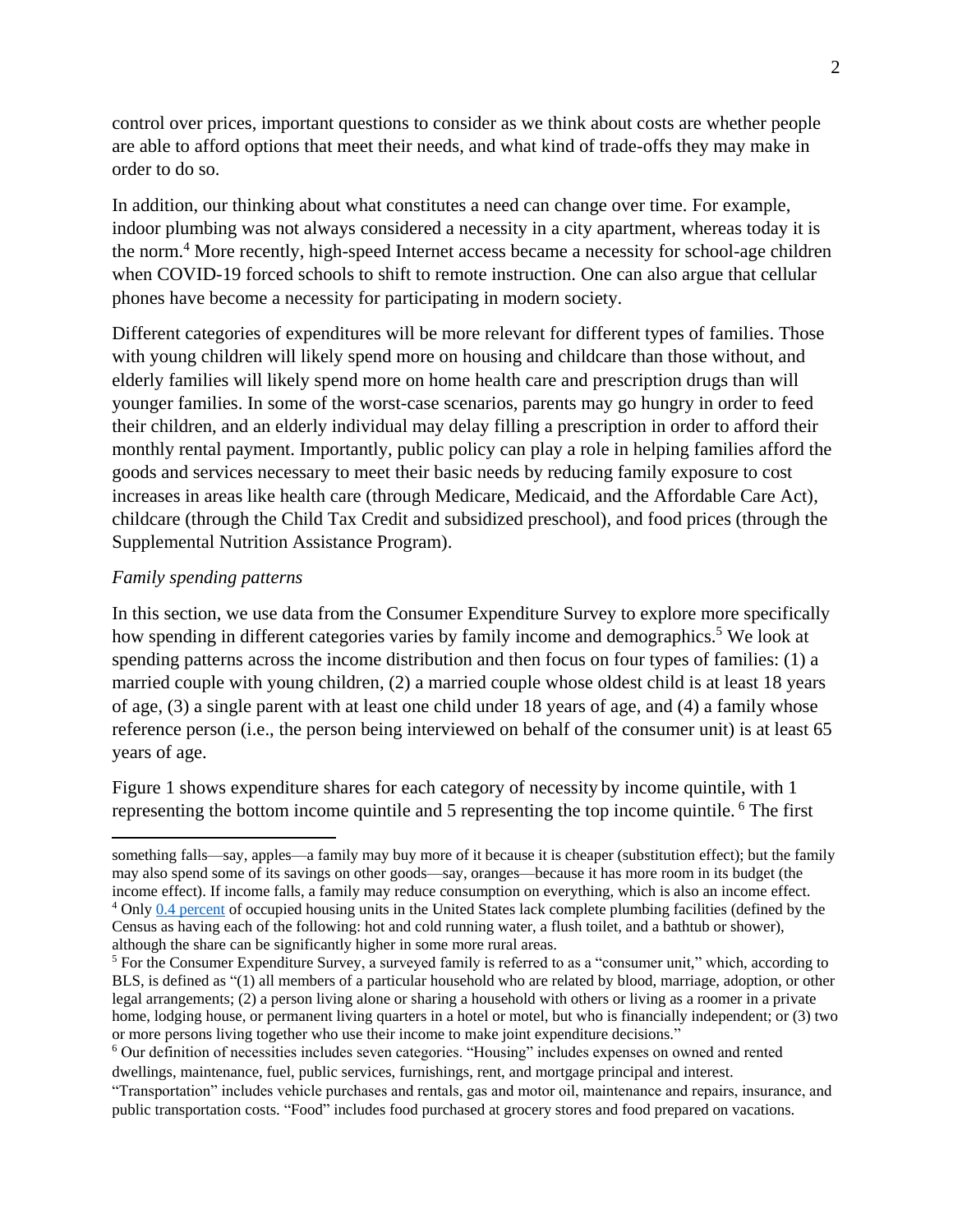pattern to note is that, on average, lower- and middle-income families spend a higher share of their budgets on basic necessities—which we define here as food, clothing, housing, transportation, health, education, and child and elder care—and this has been true for decades. Families in the bottom 60 percent of the income distribution spent on average about 75 to 80 percent of their budgets on these necessities, leaving them more exposed to price increases in these categories.

At the other end of the spectrum, in 2019, families in the top fifth of the income distribution devoted about 65 percent of their budgets to these basic needs, leaving about 35 percent of their budgets for other, more discretionary items. Moreover, the results for upper-income families reflect that in many cases, they have already "traded up" to more-expensive versions of basic needs—better housing, for example, or higher-quality groceries. Faced with higher prices over time, these families in many cases have the flexibility to trade back down as a way to manage costs, whereas lower- and middle-income families have far less flexibility to substitute.



We also see differences in expenditure shares across family types, as shown in figure 2. Elderly families spend larger shares of their budgets on health expenses than families with young

 $\overline{a}$ 

<sup>&</sup>quot;Health" includes insurance, medical services and procedures, prescription drugs, and medical supplies. "Child and elder care" includes babysitting and childcare; care for elderly people, invalids, and handicapped people; adult day care centers, and day care centers, nurseries, and preschools. "Clothing" includes expenses on clothing, footwear, and accessories such as watches and jewelry, and related expenses such as dry cleaning. "Education" includes tuition, fees, supplies, and textbooks for nursery school through postsecondary education. Budget shares are calculated by dividing average annual expenditures in a category by total average annual expenditures. For more information, see the [Consumer Expenditure Survey Glossary.](https://www.bls.gov/cex/csxgloss.htm)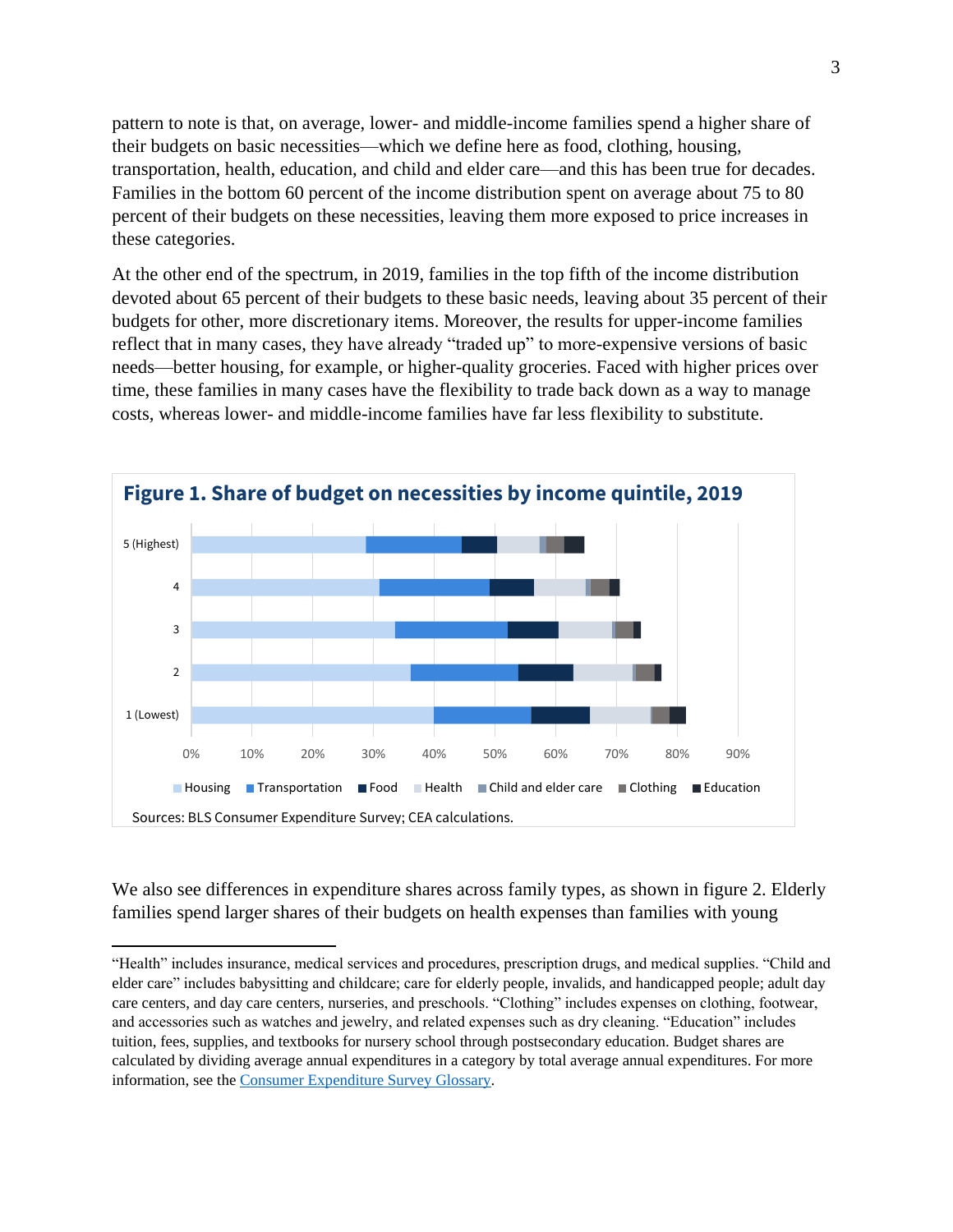children and thus are more exposed to price increases in medical services and prescription drugs. Meanwhile, families with young children are more exposed to childcare costs; this can have a double-hit on family budgets, since rising costs can also alter the choice of whether second earners—predominantly women—choose to stay in the labor force, a choice that can have profound effects on lifetime earnings and has been brought into stark relief by the loss of childcare options during the COVID-19 pandemic. Families with older children are less exposed to childcare costs but become more exposed to other educational expenses, especially college tuition.

While the differences in budget shares across family type are smaller than across income quintiles, there are large differences in the total budget available to the average family of each type. For example, the average single-parent family has a budget of about \$49,000 a year, which is roughly half the budget of the average married family with children.



*How prices affect family budgets*

As noted above, a family's budget and expenditures are affected by many factors, such as its needs, preferences, choices, and income; they are also affected by the cost of living—that is, the prices the family faces for goods and services.

To assess changes in the cost of living, economists study changes in the prices of an aggregate basket of goods and services (see box 1). Between 1990 and 2019, the overall cost of living rose by 74 percent based on the Personal Consumption Expenditures Price Index and by 90 percent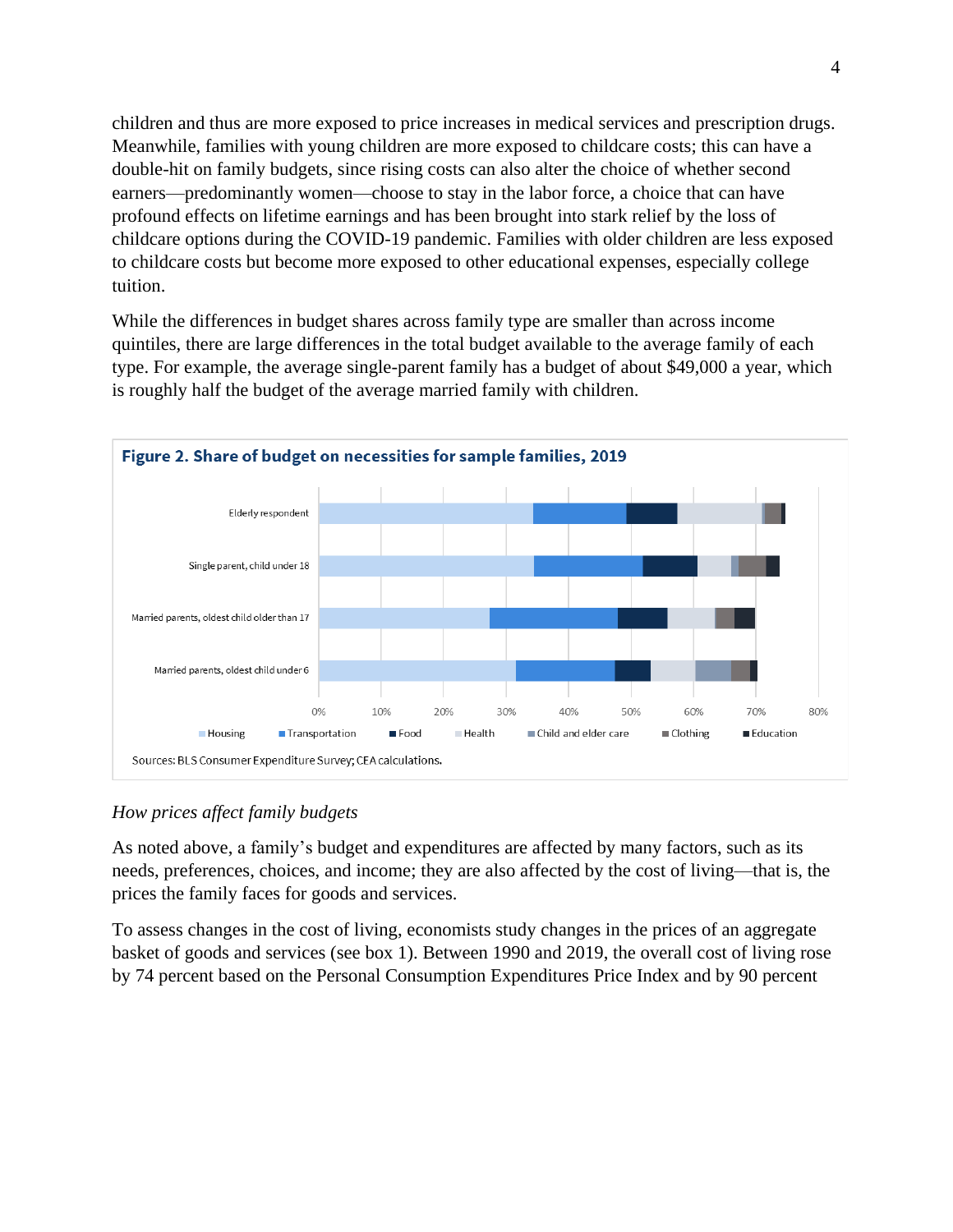based on the Consumer Price Index retroactive series (see box 1 for more on the differences between the PCE and the CPI indices).<sup>7</sup>

A key way to measure the impact of these changes on workers and families is to assess how they compare with growth in a typical family's income over the same time period. More precisely, economists adjust nominal income by changes in the cost of an aggregate basket of goods and services using indices such as those described in box 1. Adjusting for changes in the cost of living, growth in real income is encouraging because a family can enjoy a higher standard of living.

Over the past three decades, the typical family's income has risen.<sup>8</sup> In 1990, for example, median family income not adjusted for the cost of living was \$35,353 [\(Census, Table F-7\)](https://www.census.gov/data/tables/time-series/demo/income-poverty/historical-income-families.html). By 2019, median family income was \$86,011, an increase of 143 percent in nominal terms (see the first bar of figure 1).<sup>9</sup> Over this same period, the overall cost of living rose by roughly 74 percent based on the [Personal Consumption Expenditures, Chain Price Index](https://www.bea.gov/data/personal-consumption-expenditures-price-index) (see the horizontal line of figure 1). Thus, adjusted for changes in the cost of living, median family income rose by 40 percent. By this measure, the typical family in America today enjoys a higher standard of living than a typical American family three decades ago. However, this aggregate measure masks differences across families' experiences; prices for some categories of expenditures have risen noticeably faster, suggesting that the costs of living have also risen for many families.

## *Box 1. Measuring the cost of living*

The [Consumer Price Index](https://www.bls.gov/cpi/overview.htm) (CPI) and the [Personal Consumption Expenditure Price Index](https://www.bea.gov/data/personal-consumption-expenditures-price-index) (PCE) are the major aggregate price indices used to measure changes in final-goods prices in the United States. This blog uses the aggregate and detailed PCE indices. Fundamentally, an aggregate consumer price index takes a collection of average price information on the goods and services consumed by individuals and families and combines them into a single measure of prices. The weights used to combine average prices across goods and services are based on aggregate consumption bundles. As a result, price indices do not necessarily reflect the prices and quantities consumed by any specific family. Further, differences in data sources and methodology lead to differences in the CPI and PCE measures of price changes.

The overall level of prices as measured by CPI and PCE often track one another closely. But there are important differences in how the two indices are constructed. Researchers at the [Bureau of Labor](https://www.bls.gov/opub/btn/archive/differences-between-the-consumer-price-index-and-the-personal-consumption-expenditures-price-index.pdf)  [Statistics](https://www.bls.gov/opub/btn/archive/differences-between-the-consumer-price-index-and-the-personal-consumption-expenditures-price-index.pdf) (BLS, producer of the CPI) and the [Bureau of Economic Analysis](https://apps.bea.gov/scb/pdf/2007/11%20November/1107_cpipce.pdf) (BEA, producer of the PCE) have grouped differences in the indices into four categories—formula, weight, scope, and other.

 $\overline{a}$ 

<sup>7</sup> We use the CPI retroactive series for this calculation because it applies current methods to estimate historical values of the index back to 1978. This makes the index more comparable over time; see [R-CPI-U-RS Homepage:](https://www.bls.gov/cpi/research-series/r-cpi-u-rs-home.htm)  [U.S. Bureau of Labor Statistics \(bls.gov\).](https://www.bls.gov/cpi/research-series/r-cpi-u-rs-home.htm)

<sup>8</sup> This brief focuses on family rather than household income. The U.S. Census Burea[u defines](https://www.census.gov/programs-surveys/cps/technical-documentation/subject-definitions.html#family) families as "any two or more people (not necessarily including a householder) residing together, and related by birth, marriage, or adoption." This distinguishes them from households, which "may be composed of one such group, more than one, or none at all." We also use the Personal Consumption Expenditure Price Index (PCE) rather than Consumer Price Index (CPI) (see box 1).

<sup>&</sup>lt;sup>9</sup> CEA calculations based on [Census Table F-7.](https://www.census.gov/data/tables/time-series/demo/income-poverty/historical-income-families.html)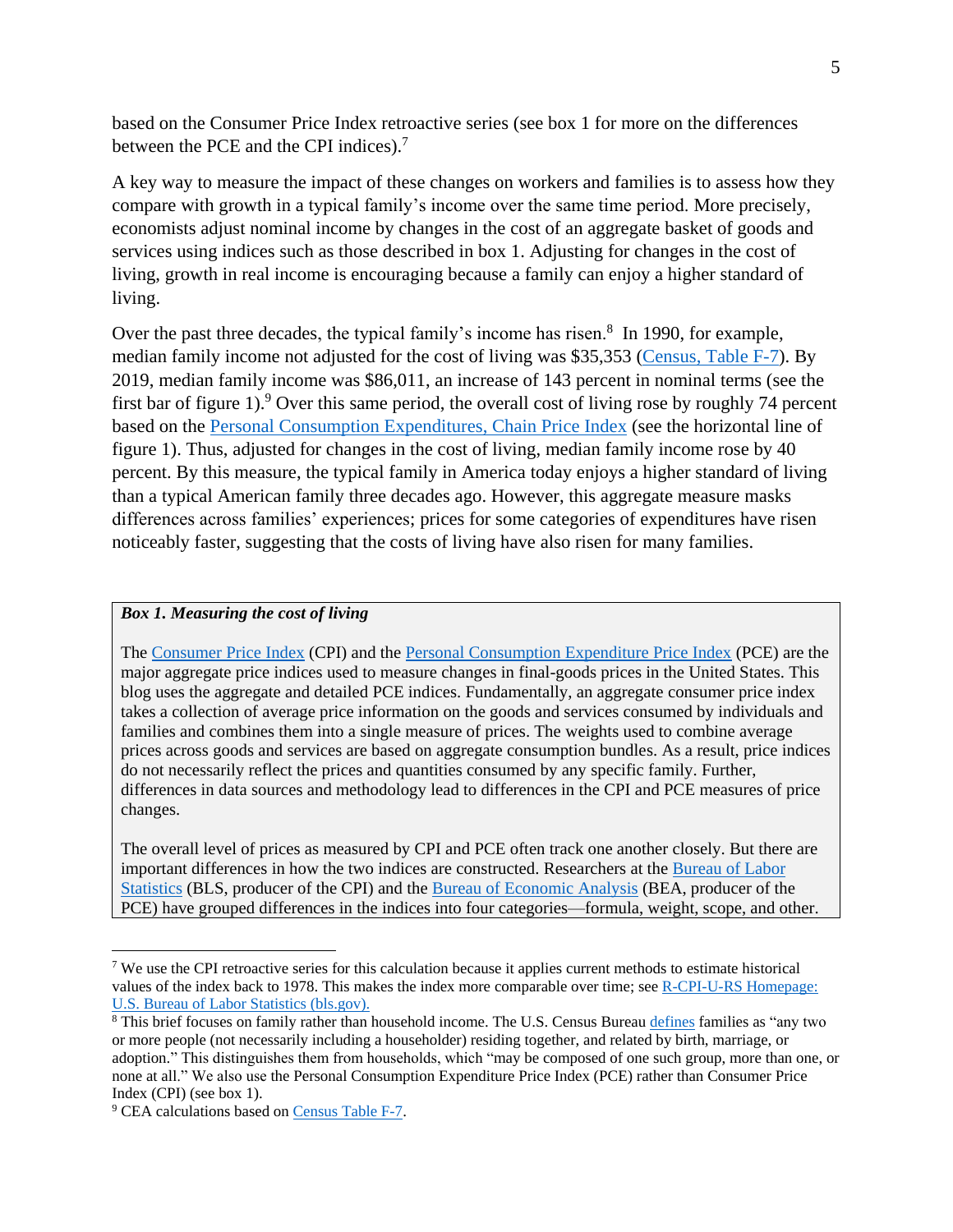*Formula differences:* The CPI and PCE use different formulas for combining prices and quantities consumed into an index. CPI uses a Laspeyres-type index formula, while the PCE uses a Fisher-Ideal chain-type price index formula. As prices change, consumers make different decisions about what goods and services to buy in an attempt to maximize their well-being. The Laspeyres-type index used by the BLS holds the consumption bundle (quantities) [fixed for two years,](file:///C:/Users/LBarrow/Work%20Folders/Documents/Costs/The%20Consumer%20Price%20Index:%20A%20Brief%20Overview%20-%20EveryCRSReport.com) meaning that the weights adjust infrequently for substitutions made by consumers in response to changes in prices. This difference between the weights used in constructing the index and current consumption expenditure shares is referred to as "substitution bias." The PCE reduces substitution bias by combining both baseperiod and current-period expenditure shares, thus reflecting the substitutions that consumers have made in response to changes in prices.

*Weight differences:* The relative weights for comparable items in the CPI and PCE indices differ because the weights are based on different data sources. The CPI bases weights on the Consumer Expenditure Survey, which surveys households. The PCE bases weights primarily on business surveys. After adjusting for formula differences, the weight effect is typically quite large and is explained by the larger relative weight of rent for shelter in the CPI than in the PCE.

*Scope differences:* The scope effect refers to the fact that the indices do not include the same set of items. The CPI measures out-of-pocket expenditures of all urban households, while the PCE measures goods and services purchased by individuals and nonprofit institutions in the National Income and Product Accounts. As a result, the PCE includes expenditures for both rural and urban consumers as well as expenditures on behalf of consumers, such as medical care, that are paid for by employerprovided health insurance rather than out-of-pocket.

*Other differences:* Finally, there are other differences that arise due to such things as differences in seasonal adjustment factors.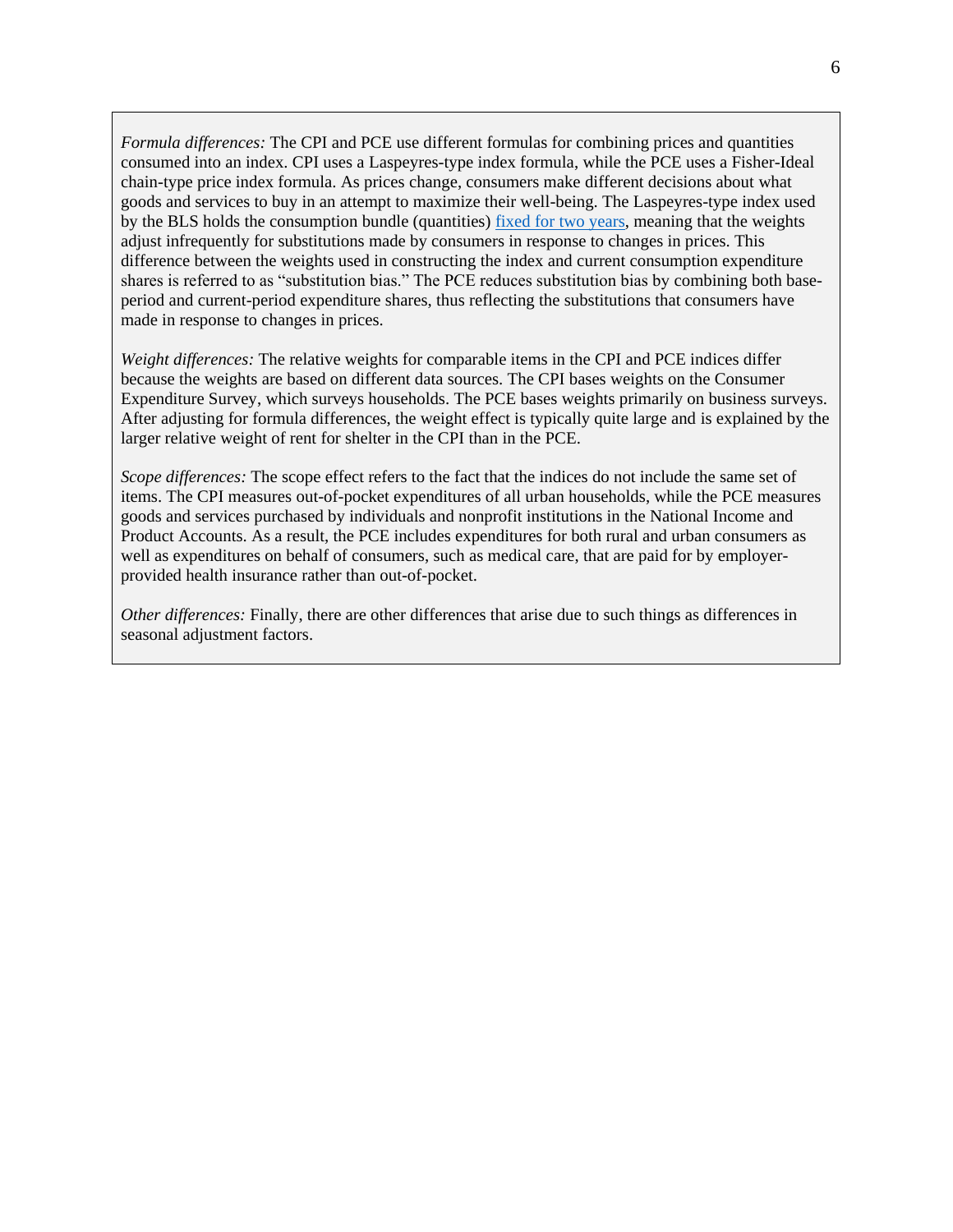

Average price indices are important tools for measuring overall changes in prices in the economy and in broad well-being. Importantly, however, few families have monthly expenditures that are precisely in line with national aggregates. Instead, different families vary—sometimes dramatically—in their needs, tastes, and choices. So what is true for costs on average may not reflect the experience of any particular family.

## *Dynamics of price changes*

To understand the dynamics of prices and how they affect families differently, it is useful to think separately about the production of goods and services. Due to technological change, certain goods have fallen in price markedly over the last three decades—for example, television sets. A [Radio Shack ad from 1990](http://pdf.textfiles.com/catalogs/RADIOSHACK) shows a 20-inch CRT color TV retailing for \$500. Today, a TV with a similar screen size has a sticker price that is less than half of that. Moreover, today's TVs have much better image quality and weigh far less than their 1990 counterparts. These improvements reflect technological changes and productivity improvements, as well as other factors. So, when accounting for not just list price but also quality and features changes (called *hedonic*  adjustments, which official price measures make), the measured, quality-adjusted prices of TVs have plummeted by 98 percent. Many other electronics, like computers and tablets, have seen similar decreases (see figure 3).

While prices for numerous goods have fallen even as quality has improved, these dynamics play out differently for many services—particularly those for which the major cost is paying for workers. As shown in figure 3, from 1990 to 2019, childcare prices rose 210 percent—faster than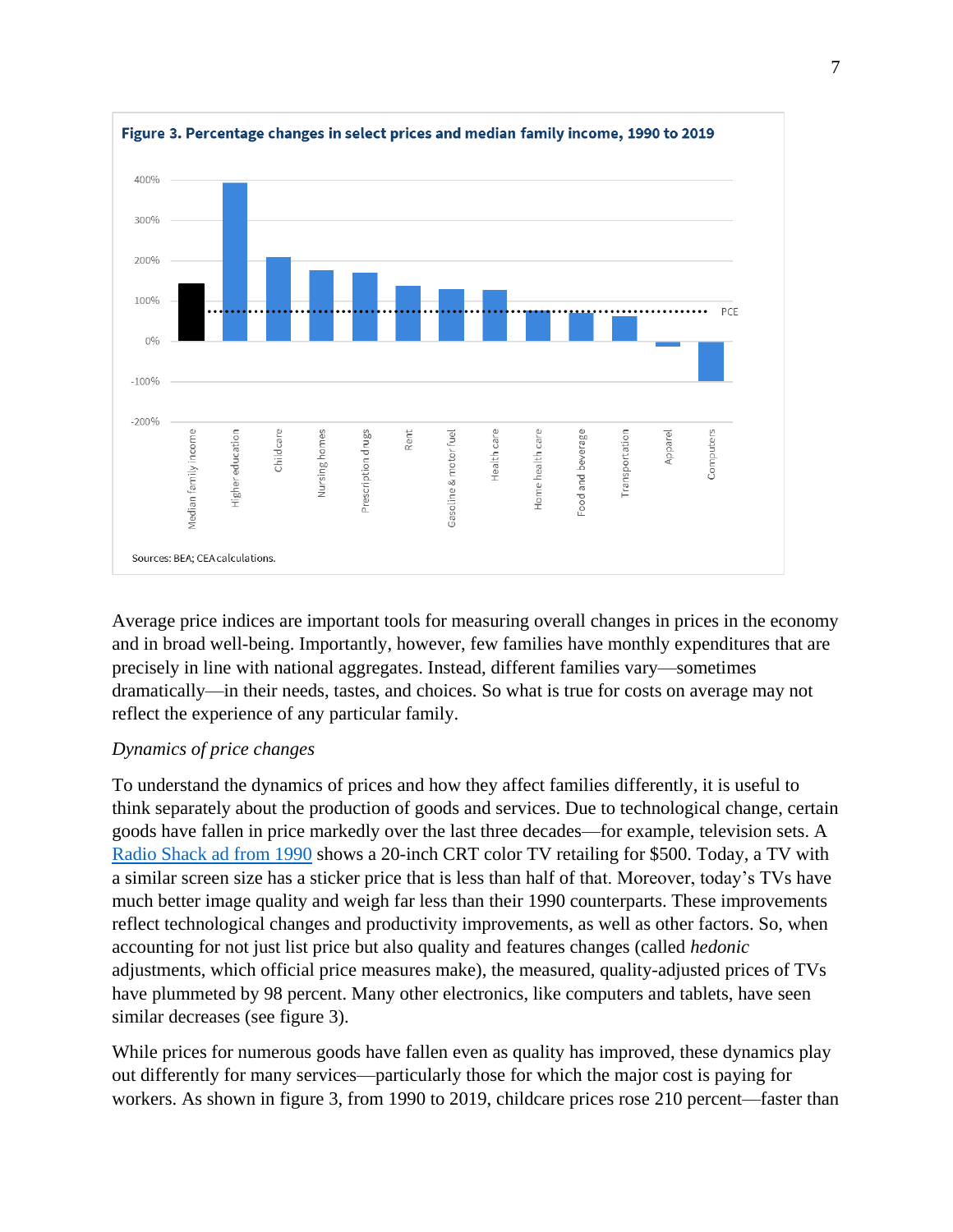the overall price index (74 percent) and faster than median family income (143 percent).<sup>10</sup> While productivity and technology substantially lowered the quality-adjusted prices of manufactured goods like electronics, human services like childcare are often more limited in their potential to see enhanced productivity (caregivers cannot watch children any "faster" over the same number of set hours per day). While childcare productivity could hypothetically increase if each caregiver took on more children, in reality, one person cannot safely monitor an ever-larger group of children—let alone provide a high-quality experience for each child. So large increases in the ratio of children to care providers do not lead to an equivalent increase in productivity in childcare once changes in quality are considered.

Further, changes in the price of a service are not solely determined by the productivity of the service provider. For example, childcare wages need to rise some amount over time to stay competitive with other industries that are experiencing large gains in labor productivity (although childcare is still generally a low-wage industry). As a result, households needing childcare or other similar services are more likely to have needed to increase the share of their budget spent on these necessities.

Indeed, research suggests that lower-income families have been experiencing these cost pressures more than higher-income families. A recent [study](https://6cd96a90-e111-4c99-bb2c-0fdc17ec7c2d.filesusr.com/ugd/bacd2d_588e10b4c3bb4bb9a61bcb4f0ac21761.pdf) using granular price and expenditure data finds that the cost of living became more expensive for low- and middle-income families relative to higher-income families between 2004 and 2015. This also means that basic goods and services—including health care, education and childcare—cut into family budgets more today than in the past.

## *Build Back Better policies help lower costs for families*

 $\overline{a}$ 

As part of the Build Back Better plan, the Biden Administration has proposed several policies to address these long-standing cost pressures. Families with young children will tend to benefit most from the proposed expansion of the Child Tax Credit (CTC), universal preschool, and improvements in the quality of childcare and a reduction in associated out-of-pocket costs. Proposals to lower prescription drug cost through Medicare-negotiated prices, add dental and vision benefits to Medicare, and expand access to home- and community-based care through Medicaid are likely to be more beneficial to households with elderly members.

Here, we present two illustrative families as benchmarks for how pieces of Build Back Better aim to help different types of families meet their needs. Specific numbers will vary depending on factors like age, state of residence, and number of children, but these examples try to convey the breadth of the different family policies included in the Administration's plans.

The first example is a family of four with two young children age 4 and 6 living in Indiana. The parents are both 28 years old, have full-time jobs, and together earn \$65,000 per year. While the

<sup>&</sup>lt;sup>10</sup> Figure 1 includes percent changes in detailed PCE indices for selected goods and services. The category labeled "childcare" is based on the index "day care and nursery schools." "Rent" is "rent of tenant occupied nonfarm housing." "Health care" is "health care goods and services." "Food and beverage" is "food and beverage purchased for off-premises consumption." "Apparel" is "clothing, footwear, and related services." "Computers" is "personal computers/tablets and peripheral equipment."